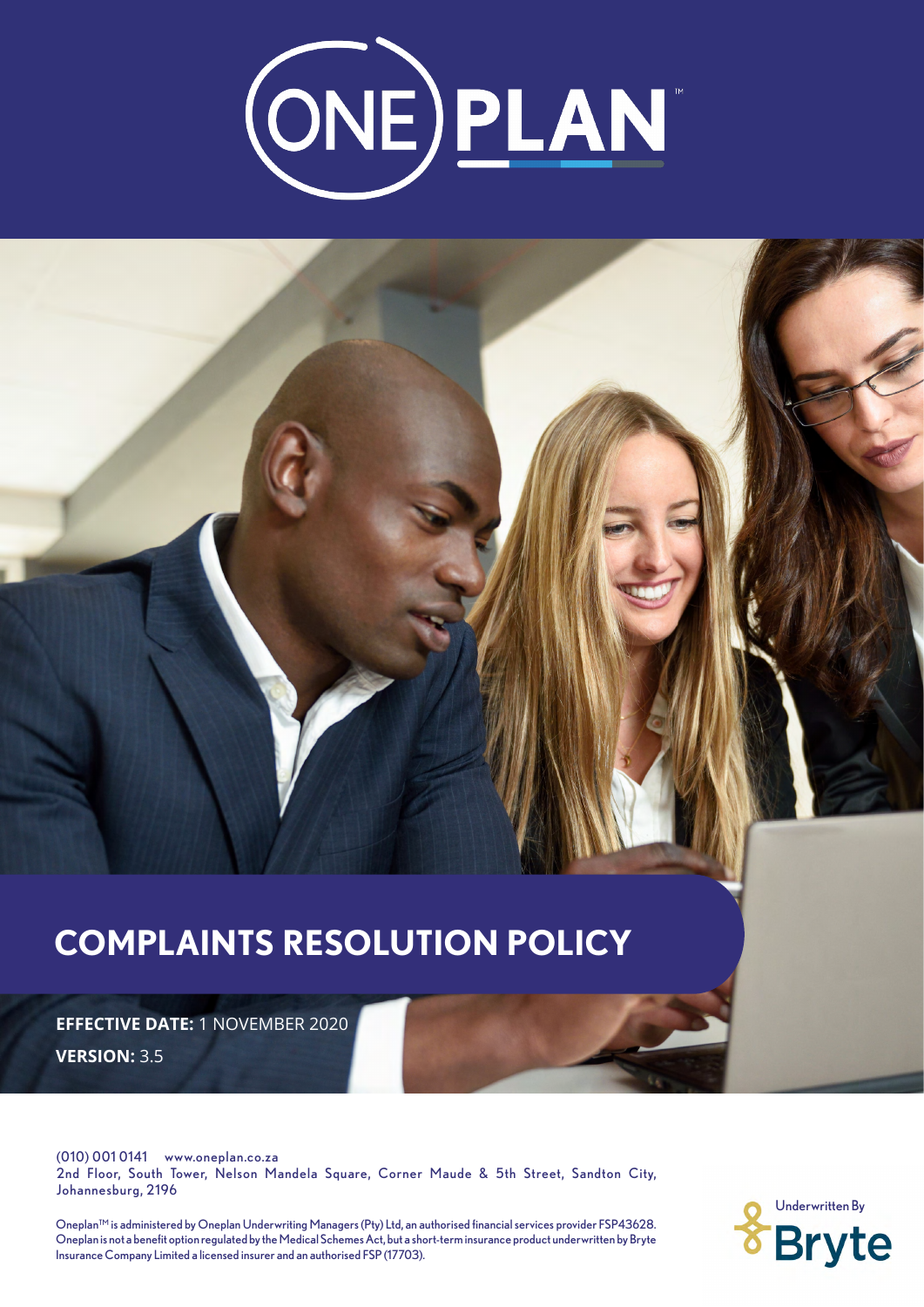The purpose of the Complaint Resolution Policy is to ensure compliance with the Short-Term Insurance Act, Financial Advisory and Intermediary Services Act (FAIS), the Policy Holder Protection Rules for Short-Term Insurance and any other applicable legislation. We have embedded the principles of TCF (Treating Customers Fairly) into our culture and it forms the foundation of our commitment to our policyholders.

# **1 OUR COMMITMENT TO YOU**

Our complaints policy is available to you on request, published on our website and contained in our policy documentation. All complaints will be dealt with timeously and fairly and all the relevant staff receive training on a regular basis with regards to our complaints policy in accordance with the provisions of FAIS. All our records are kept for a minimum period of five (5) years.

All your personal information (as per the Protection of Personal Information Act–PoPI) will be held for this period. The information submitted by you will be made available to and processed by our staff where required, as well as our external compliance practice for audit purposes, the Regulator (Financial Sector Conduct Authority) and any Ombud /Ombudsman who has jurisdiction.

This information is kept in accordance with our Privacy and PAIA policies. Corrective measures are taken to ensure that problems and shortcomings are identified and that the same complaint will not occur again. Our staff and representatives adhere to the requirements of FAIS at all times.

# **2 COMPLAINT HAS TO BE IN WRITING**

In order for a complaint to receive the attention that it deserves, we request that your complaint is submitted to us in writing. Please ensure, that where the complaint is delivered by hand or by any other means, that you retain proof of delivery.

Please address your written complaints to: The Complaints Officer

complaints@oneplan.co.za

The following information must be provided in order for us to assist you:

- 1 Your name, surname, contact details and confirmation of where communication must be sent to.
- 2 A complete and detailed description of your complaint. Please include any supporting documentation.
- 3 Expected outcome / resolution.





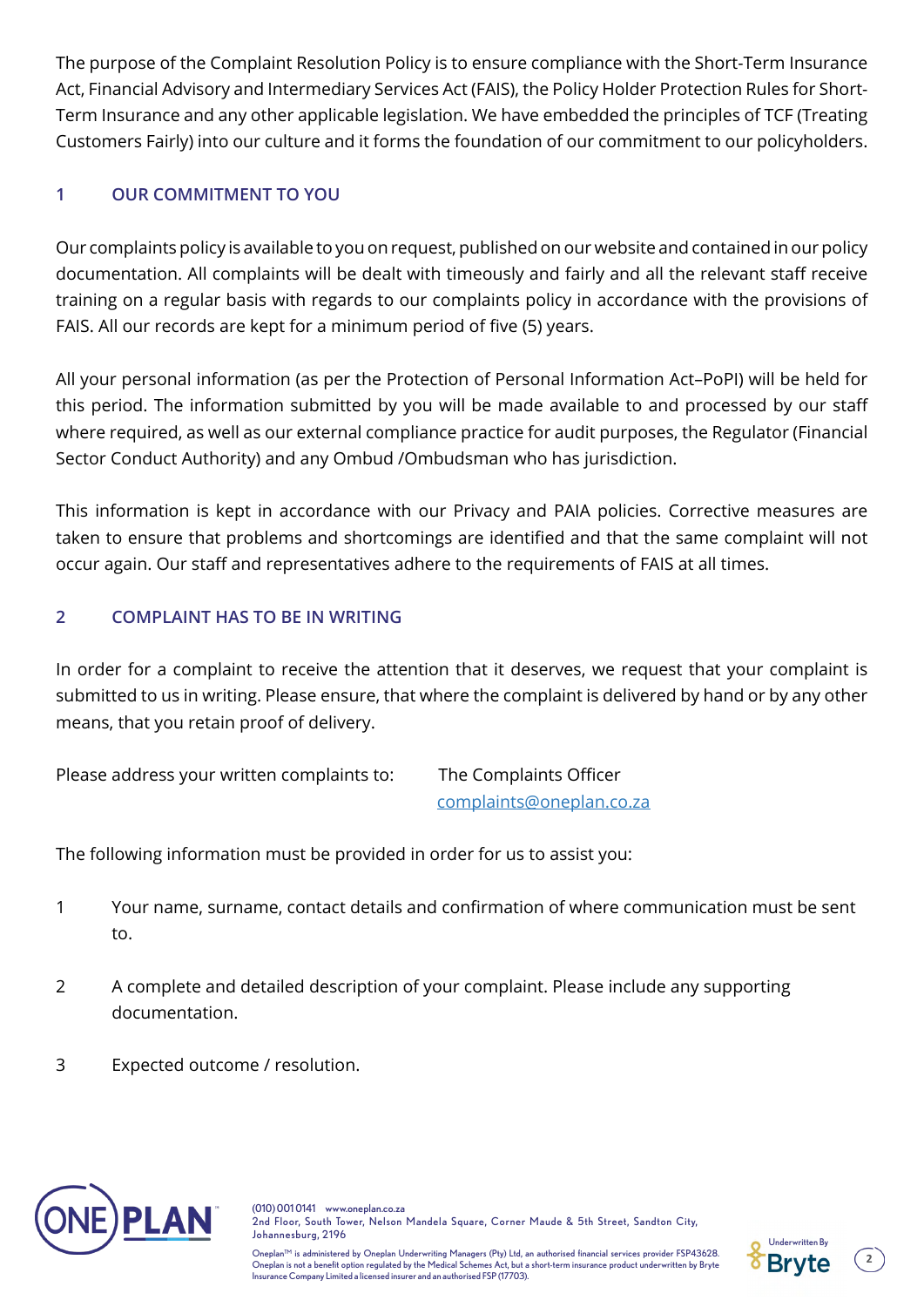## **3 COMPLAINT HAS TO BE RELEVANT**

The financial services environment is complex. We will endeavour to address all reasonable requests from our clients, but may also refer you to a more appropriate facilitator. Where the complaint pertains to any aspect of our service, rejected claims or any disclosures that ought to be made by us, we will endeavour to address those complaints in writing, within twenty-one (21) days.

### **4 PROCEDURE**

The following is a step-by-step guideline of how a complaint will be dealt with, once received by us:

- 1. The complaint will be acknowledged within one (1) business day of receipt by the complaints@oneplan.co.za mailbox.
- 2. The complaint will be assessed and, if a valid complaint, will be logged into our central complaints register.
- 3. The complaint will be allocated to a trained and skilled person who specialises in that type of complaint. This may not necessarily be the person to whom you addressed the complaint.
- 4. The complaint will be investigated and we will revert to you with our findings within twentyone (21) days. You may be requested to provide additional information before we provide you with a final resolution. If we require further time to investigate the complaint, this will be communicated to you in writing.
- 5. You will receive a response in writing with full reasons.
- 6. In the event that you are not satisfied with our resolution, you may refer the complaint to the Compliance Manager of our business. The Compliance Manager may amend the resolution or confirm it. Please be informed that certain decisions may have to be approved by the Board or Management committee of the company. In such a case, we will communicate that fact to you, as well as the date on which a decision will be taken.

Compliance Manager: Irene Willis irene.w@oneplan.co.za

7. If, after having referred the complaint to the Compliance Manager, you are still not satisfied with the outcome, we will regard the complaint as being *unsatisfactorily resolved*. In such a case, you may approach the office of the FAIS Ombud for Financial Services Providers and Ombudsman for Short Term Insurance or take such other steps as may be advised by your legal representatives.



(010) 001 0141 www.oneplan.co.za 2nd Floor, South Tower, Nelson Mandela Square, Corner Maude & 5th Street, Sandton City, Johannesburg, 2196